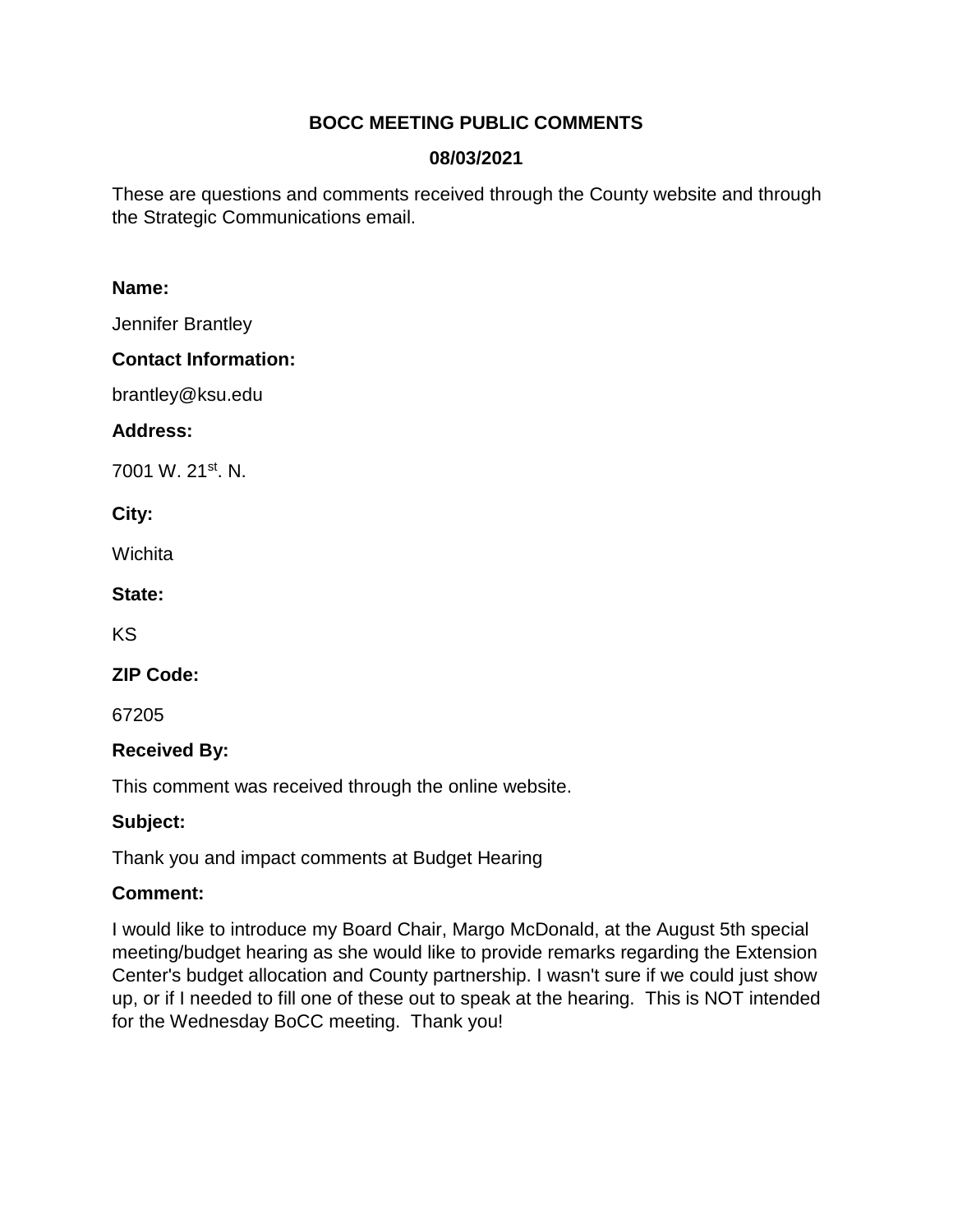#### **Name:**

Karin Seiler

### **Contact Information:**

klloehr@gmail.com

### **Address:**

10915 W. Bristlecone St.

**City:** 

**Wichita** 

### **State:**

KS

# **ZIP Code:**

67205

### **Received By:**

This comment was received through the online website.

### **Subject:**

**Mandates** 

### **Comment:**

Please DO NOT consider another mask mandate. You have no right to decide what is best for us. Wear a mask if you wish but you have no right to force anyone to wear one.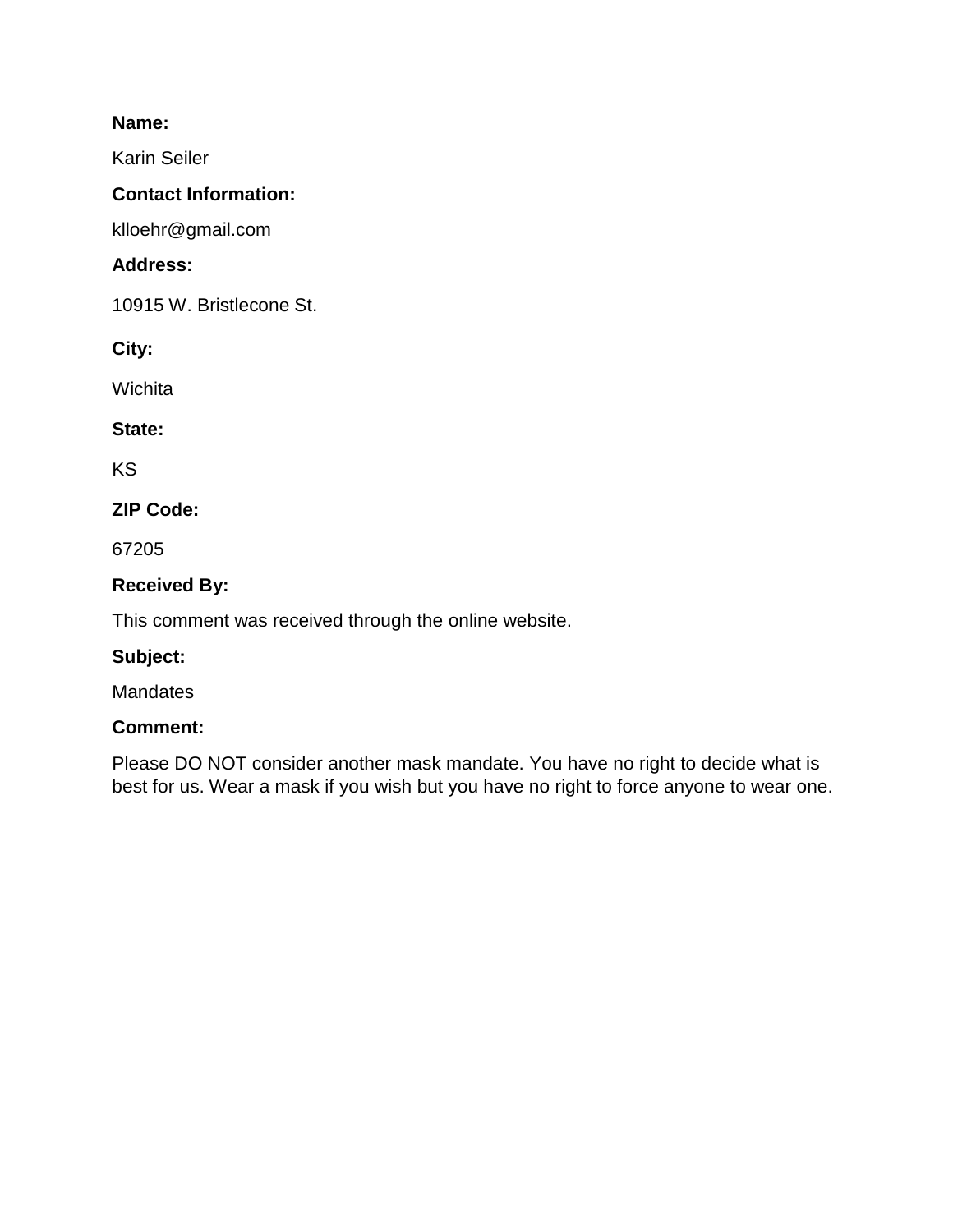#### **Name:**

Kelly Ramseyer

### **Contact Information:**

kjlosl@yahoo.com

### **Address:**

1201 Riley Ave.

**City:** 

**Haysville** 

### **State:**

KS

# **ZIP Code:**

67060

# **Received By:**

This comment was received through the online website.

# **Subject:**

Covid guidelines in schools

# **Comment:**

I would like to remind the Commissioners that the School Board Officials are elected officials as well. Local control should be given to those elected locally. The school boards have already made their decisions and it is not up to the County Commissioners to overrule duly elected officials. While they may not be paid they are elected BY THE PEOPLE of the community they serve. They are making decisions that have a direct impact on their neighbors and even their own children. The school boards have already made their decisions and it is NOT up to the County Commissioners to overrule duly elected officials.